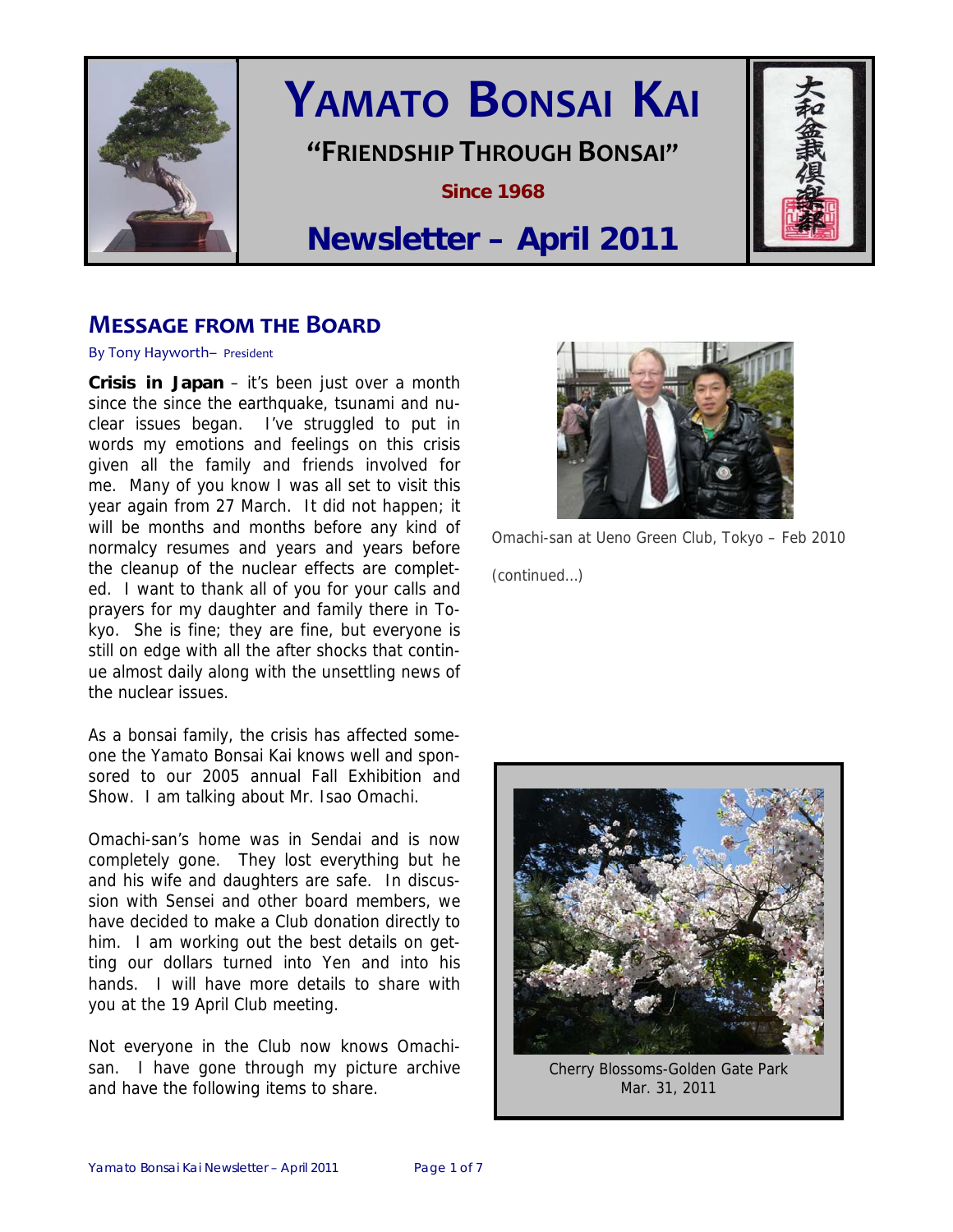

Omachi-san at Yamato Bonsai Fall Show in Hayward, CA – Oct 2005



Omachi-san with Shinji Suzuki at Yamato Bonsai Fall Show – Oct 2005

## **AT THE NEXT CLUB MEETING…**

~~~~~~~~~~~~~~~~~~~~~~~~~~

On Tuesday, April 19th, Sensei Uchida will cover Black Pine repotting and demonstrating rock planting (ishizuke). Don't miss this club meeting event.

PLACE: Eden Japanese Community Center, 710 Elgin Street, San Lorenzo, CA Note: Club Meetings start at 7:30 PM.

~~~~~~~~~~~~~~~~~~~~~~~~~~~~~~~~

## **UPCOMING YAMATO EVENTS**

#### **Swap Meet-Buy, Sell, Trade**

Date and Time: Tues April 19th 7:30 (during Yamato club meeting)

Location: Eden Japanese Community Center-710 Elgin Street San Lorenzo

#### **Eden Bazaar**

Date and Time: Saturday 3:00pm-8pm and Sunday 11:00am-7:00pm

Location: Eden Japanese Community Center-710 Elgin Street San Lorenzo

#### From Kathy Baggett:

We are responsible for overseeing the Plant booth of the event. Plants are being donated and prices are already marked. The location of the plant area will be at the front entrance to the Bazaar.

I will have two sign-up sheets at our next club meeting regarding this event. We will schedule two club members every two hours shift during the day. The schedule would look like this:

June 11, 2011 - Saturday

- Shift 1: Patrick and Kathy will take this shift-2:30 p.m. to 4:30 p.m.
- Shift 2: 4:3 0 p.m. to 6:300 p.m.
- Shift 3: 6:30 p.m. to 8:30 p.m.

June 12, 2011 - Sunday

- Shift 1: Patrick and Kathy will this first shift 10:00 a.m. to Noon
- 12:00 p.m. to 2:00 p.m.
- 2:00 p.m. to 4:00 p.m.
- 4:00 p.m. to 6:00 p.m.
- 6:00 p.m. to 8:00 p.m. Close the booth and clean up - (May not take 2 hrs - usually the close and clean up could be less time because we may not have any plants left)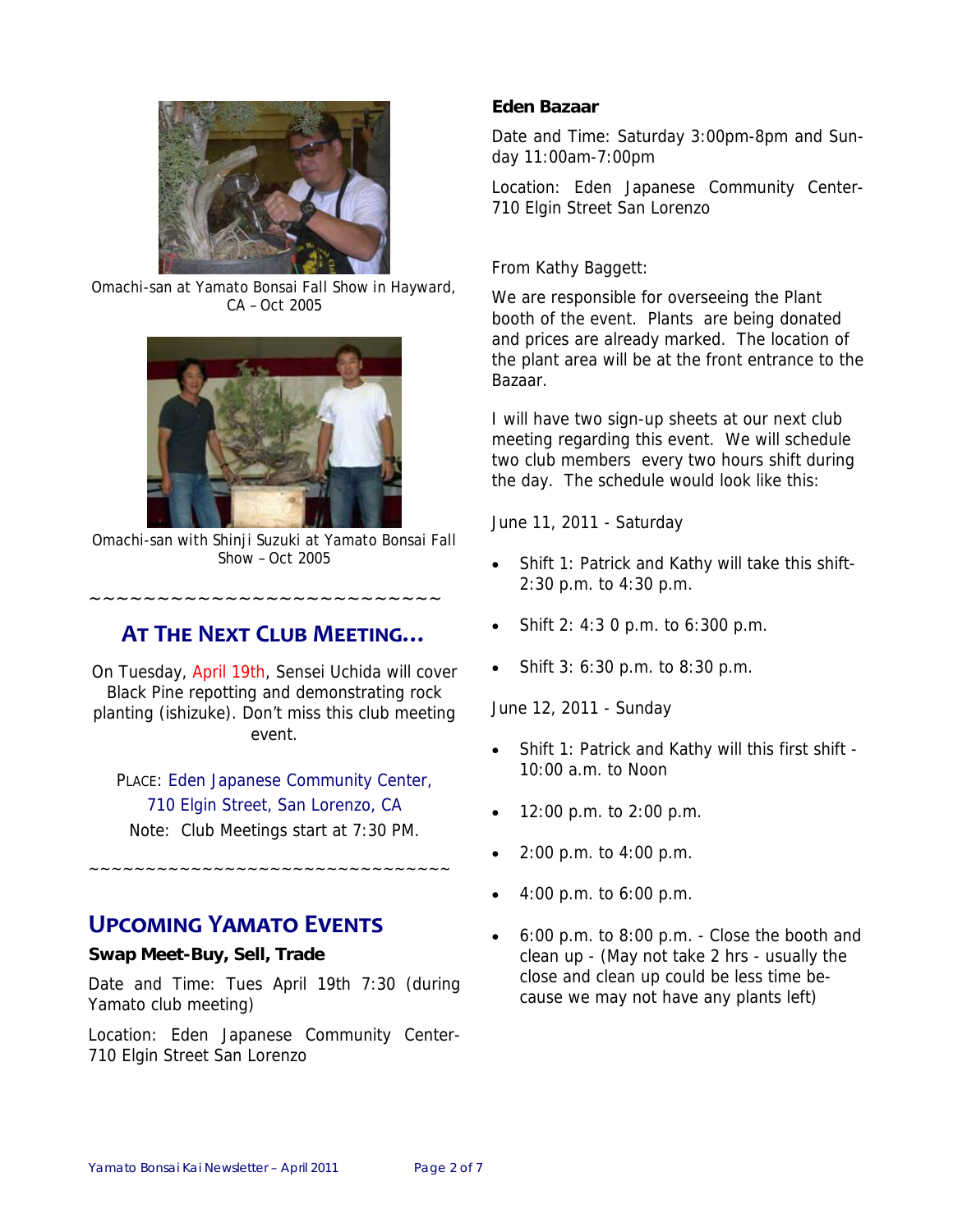

#### **Meeting Location Reminder**

Our monthly club meetings are now held at the

Eden Japanese Community Center. The location address is 710 Elgin Street San Lorenzo.



## **SENSEI UCHIDA'S NOTES**

#### By Johnny Uchida – Club Sensei

How are you? Maple leaves remind me of such beautiful spring weather. I'm sure you also enjoy them. The other day we went to San Jose bonsai show it was a very educational day for bonsai. They have a beginner's section, with a sign saying "beginner's progress display". That was a very good idea for the show. I think we could do our show too.

There were eight members from our club there. The demo was California junipers, four people worked on it for 2 hours. They didn't finish this was a big, big tree and it still had 20 branches . Go see shows like this, if we go to many shows I think we learn something every time. So I suggest going to more shows more often.

Sometimes we have hotter days, and then watering is very important. Especially when you are repotting, you water more often. Take off black pine candles by May and June then water continuously towards the summer. See you at the meeting.

~~~~~~~~~~~~~~~~~~~~~~~~~~~~~~~~~~~~~

## **Newby News**

By Dennis Hacker

At the February Yamato Bonsai Kai meeting, Tony Hayworth told the club that the number one rule of Bonsai is " as soon as you can, get the roots as flat as you can." Good advice. I have a second rule: This time of the year, remove any leaves/early branches so that the tree doesn't have to expend energy on something you would probably remove anyway. If you are unsure if you want growth in this location, leave the branch bud. If you're sure you won't want the branch, such as a new branch coming out of the 'Y' of two branches or the trunk and a branch, then remove it now. When I grew up in the Midwest, in April or May, the advice was to kill flies because one killed in the early spring would prevent thousands from being around in the middle of summer. Of course there was a lot of manure around on the farms and that was a true fly magnet.

On a different note: Ever wanted to take a course from John Naka or Kimura-san? Well, you can! I don't know how many people are aware of the fact that Yamato Bonsai Kai has a video library! I am in the process of converting the library from VHS to DVD format. The process will take a while, but I will get it done. IF anyone has an old video camera which shoots the cassette style of videos, I need that as we have about 20 in that format. Please contact me at: anmleyez@comcast.net and let me know.

Thanks for reading.

**Bonsai Basic** 

By Tony Hayworth

One of my favorite bonsai is Black Pine (kuro-

~~~~~~~~~~~~~~~~~~~~~~~~~~~~~~~~~~~~~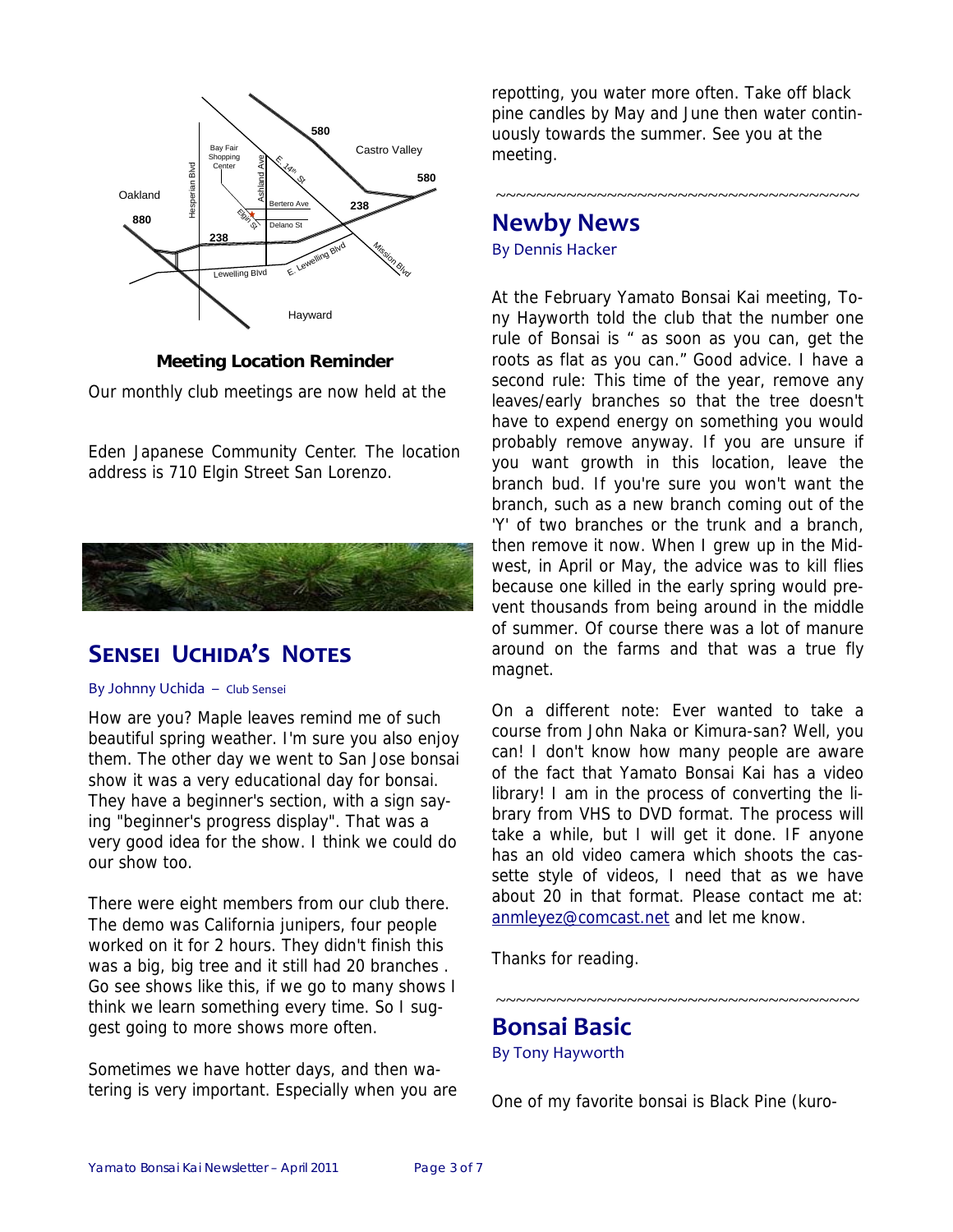matsu). Here are some general care thoughts on the topic of Kuro-Matsu.

Kuro-matsu (Japanese Black Pine) need controlled watering and controlled fertilizing. They require a specific cycle for shaping and trimming to be great bonsai. If proper care is not administered to a black pine, it will not mature into a fine specimen. This document will inform you of my approach and proper care tips and timings for your consideration and actions.

Some basic rules to live by with black pine.

Avoid (too much) Overhead Watering – Just what does this mean and what is too much? It is important to wash the needles on a black pine… but not everyday! Once a week is probably too much. Try it only 3 times a month. Overhead watering promotes long needles, which you do not want. Also, if done in the evening, you are sure to suffer from some sort of pest or fungus problems.

Full Sun / Good Air Circulation – Black Pines should not be crowed on a bench or in their growing area. They need good air circulation and sunshine to reach deep inside the branch structures. You must learn how to turn your trees on your bench to change the sun exposure several times throughout the year. Proper shaping and needle cleanup in the fall also allows the sun to penetrate and promotes good air circulation.

Small Pot – Do not under pot (from a size perspective) a black pine bonsai. It is better to error your selection with a larger pot size for black pines.

Protect Roots – In summer, do not allow extreme heat to blast the roots of your black pine. There is a difference between allowing your tree to dry out between watering and roots that have been cooked by the heat of a hot summers day. Learn it – know it. If the outside temperature is above 95° Fahrenheit, and the sun is directly on the pot of your tree, its roots could be cooking! Good Drainage – Your black pine must have good drainage. Once the roots have grown so

much that the drainage becomes poor, it is time to repot. Like wise, if your soil is thick or poor you need to get on with repotting. Use a course soil mixture for conifers. Repotting – As a guideline, every 3 to 7 years is a good window for transplanting your black pine. Two to four years on younger trees – four to seven years on mature pines. You can find written sources that talk of 10 years between repotting in some cases. I would label them rare. Transplanting can begin in early spring just as the new candles (buds) are starting to swell. From the 3rd week of February, here in Union City, and can continue safely through the last of March. Anything past the 15th of April is getting much too late in the season is my view. Never let an early-repotted black pine catch a late season freeze after is has been transplanted. Pay attention to good drainage and good soil properties. Remember pine roots are a particular lot… so be informed.

Food – Feed your black pines with an acid based fertilizer in addition to your multi-purpose fertilizers. It is a must to keep them green and healthy. Feed younger trees more that mature trees. Black pines should be feed monthly from March through October.

Feed Your Trees – The best success during an operation is on a healthier patient. Make sure you feed your tree two weeks before you work on them and the tree is healthy before you do any de-candling and trimming operations. Pests – Watch for mealy bug, red spider mites and aphids. They will suck the life right out of a black pine before you can blink an eye. Look underneath the branches and at the backside. Be especially careful if you are not turning your trees and they do not get good sun and circulation! Healthy trees are less susceptible to pest attacks.

Micorrhizal –To take up nourishment, black pines need to have a special type of fungus in the soil around their roots. This fungus appears as a white, stringy material at the bottom and sides of the roots in pots. When repotting, make sure some of this helpful fungi is mixed back into the bottom of the new pot and with the new soil. Control of Energy – It is with proper pruning and pinching techniques applied at precise times of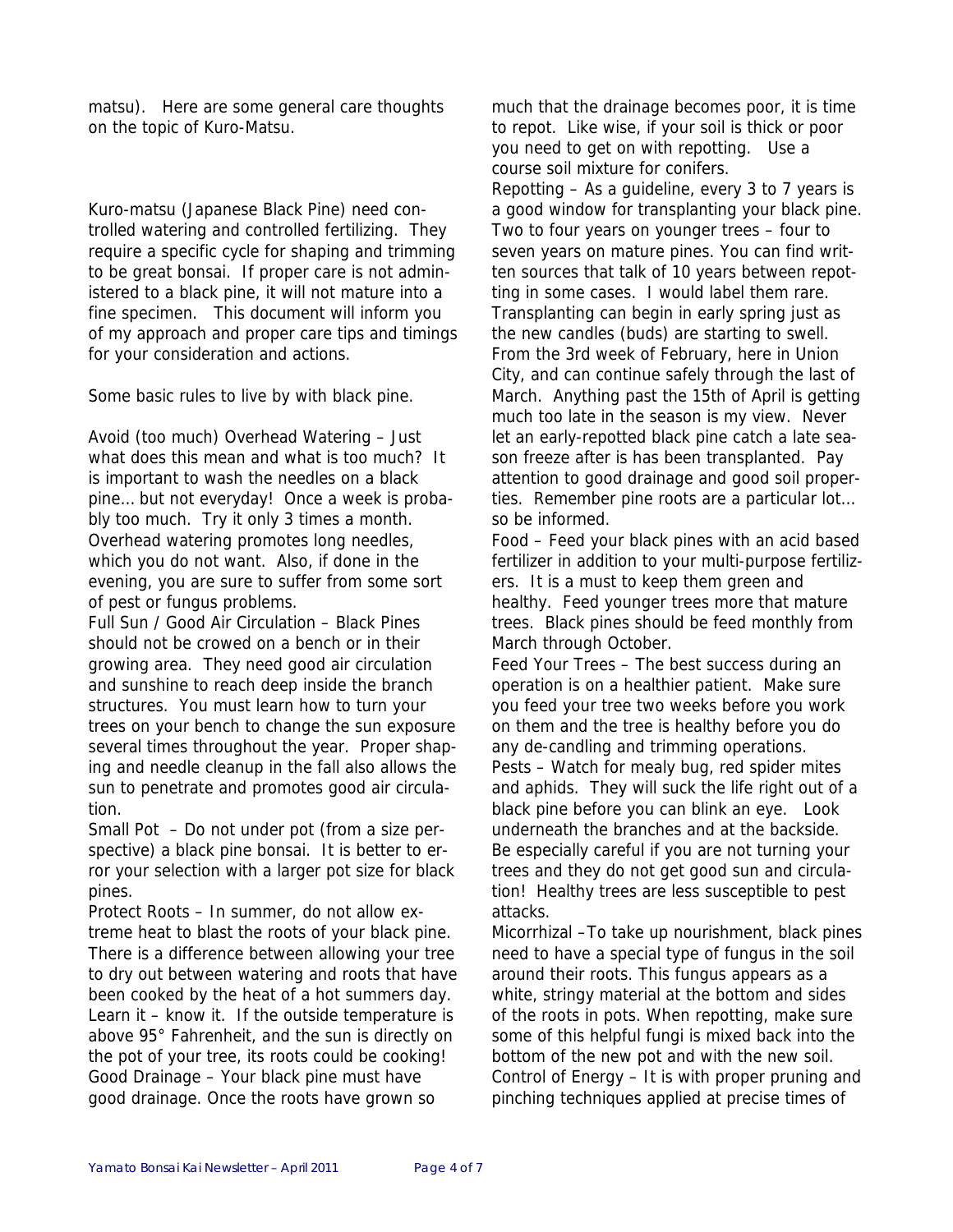the year that you control the trees energy flow. This is critical and is to be applied at the beginning of the growing season and must be executed on schedule throughout the remainder of the growing season.

Wiring – The very best time to wire is after the fall cleanup. November and December are ideal times for the Bay Area. Although black pine is quite flexible, depending upon the operation at hand, special care with raffia may be necessary. Guard against the affect of the coming years spring and summer growth times or you may end up with unwanted wire marks on you specimen. The looser the wrap the longer the control can stay in place. The tighter the wrap the more precision and control you maintain. It is a practice of balance and needs in this regard. Week or Unhealthy – If you find your black pine in a deteriorating and week or unhealthy state, do not drastically give it a trim or shaping. Seek

professional help. Yellow Needles – Know the difference between third and or fourth year needles that turn yellow or brown and other needle that turn yellow. The reasons could be fatal to your black pine. Better Varieties – Know what you are investing in. You want varieties that have short needle length as a trait. Look for trees that begin producing side needle growth without any bare space at the base of the candle. Mikawa come to mind.



### **GSBF CALENDAR OF EVENTS**

(For a more complete list, please refer to Golden Statements calendar of events or visit the web site at www.gsbf-bonsai.org).

Some nearby scheduled events are:

#### **April 2**

#### **San Francisco, California**

Bonsai Society of San Francisco Bonsai: Special Sales Event in the Recreation Room of the San Francisco County Fair Building, Ninth Avenue and Lincoln Way in Golden Gate Park. Bonsai and related items will be on sale by club members. Hours are 9AM-3PM. This

sale is an addedum to the club's show of March 23- 27 at the San Francisco Flower & Garden Show. Free admission; some parking available behind the building. For more information visit our website: www.bssf.org

#### **April 2-3**

#### **Sacramento, California**

Bonsai Sekiyu Kai of Sacramento: 34th Annual Bonsai Show at the Sacramento Betsuin Buddhist Church, 2401 Riverside Blvd. Hours are: Saturday, 12-Noon-5:00PM, and Sunday, 10AM-3:30PM. Demonstrations at 2PM, both days by Bonsai Master John Uchida. Amenities include refreshments, light snacks, door prizes, raffles, and a Silent Auction. Plant and bonsai tool sales will also available. For more information contact Ron Krause at 916-481-4792 or rkrause@surewest.net

#### **April 8-10**

#### **San Jose, California**

**San Jose Betsuin Bonsai Club: 41st Anniversary Exhibition** at the San Jose Buddhist Church Betsuin, 640 N. 5th Street. Hours are Saturday, Noon-5PM, and Sunday, 11AM-4:PM. A demonstration featuring Harry Hirao, 'Mr. California Juniper' will be at 1PM, both days. The demonstration trees will be raffled at the conclusion of each demonstration. Plants and bonsai material will be available for sale. Free admission. For more information, contact Ken Azuma, 408- 730-4506 or **kennethazuma@sbcglobal.net**

#### **April 9-10**

#### **Sacramento, California**

American Bonsai Association: 52nd Annual Show and Sale at the Shepard Garden and Arts Center, 3330 McKinley Blvd. Hours are Saturday, 10AM-5:00PM, and Sunday, 10AM-4:00PM. Demonstration at 2PM both days by Bonsai Master Bob Shimon. Beginner workshops available, and intermediate and advanced workshops taught by Bob Shimon. Large member and vendor sales areas; raffles and door prizes. Free admission and ample parking. For more information contact Greg McDonald at Gre-

gandleeanne@comcast.net or by phone 530-642- 2521.

#### **May 1 Napa, California**

Napa Valley Bonsai Club: 33 Annual Bonsai Show at the Napa Senior Center, 1500 Jefferson Street. Hours are 10AM-4PM, with a demonstration at 1PM by John McDonald. Large sales area, silent auction, raffles and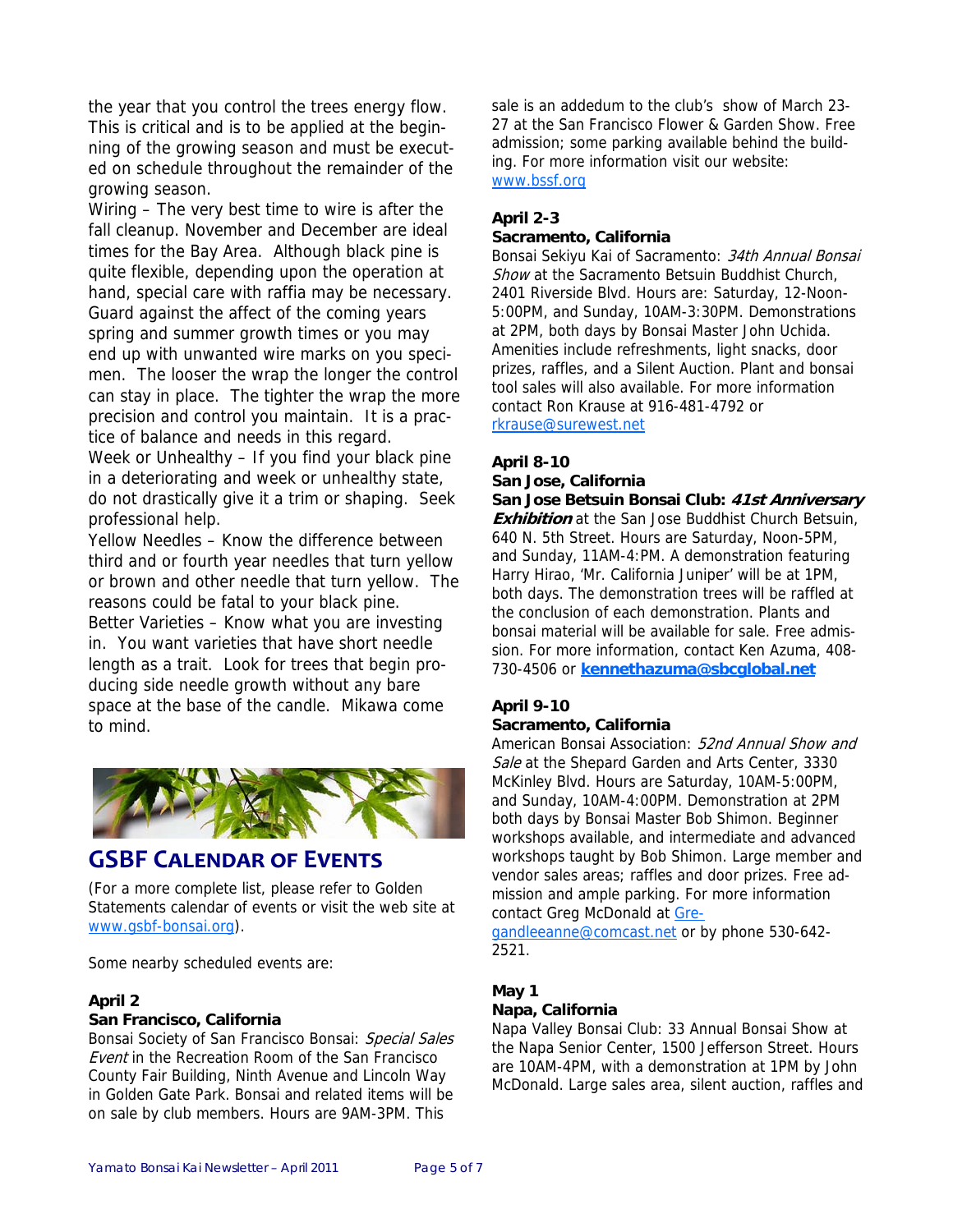several vendors. Free admission. For more details visit www.napabonsai.org

#### **May 7-8**

#### **Sacramento, California**

Sacramento Bonsai Club: 64th Annual Bonsai and Suiseki Show at the Sacramento Buddhist Church, 2401 Riverside Boulevard. Show hours are Saturday, 12-Noon-5PM, and Sunday, 10AM-5PM. Demonstration by Boon Manakitivipart at 2PM both days; raffle will follow. Plants and bonsai related items for sale. Free admission. For further information contact Gary Judd, 916-630-1340.

#### **May 21-22**

#### **Sacramento, California**

Satsuki Aikokai of Sacramento: 40th Annual Show at the Shepard Garden and Arts Center, 3330 McKinley Boulevard. Show hours are Saturday, 10AM-5PM and Sunday, 10AM-4PM. Demonstration at 1:30PM both days, followed by benefit drawings. Member and vendor sales also available. Free admission. For more information visit Satsukiaikokaisac@sbcglobal.net or contact Ronn Pigram, 916-428-8505



## **YAMATO CLASSIFIEDS**

Notice: if you want to advertise something in this space, please compose your text and contact the Newsletter Editor.

~~~~~~~~~~~~~~~~~~~~~~~~~~~~~

## **THIS MONTH …**

A very Happy Birthday to:

#### **April**

1st – Dave Barron 17th – Lyle Crater 26<sup>th</sup> Warren Rhine

#### YAMATO BONSAI KAI - 2011 BOARD

| President                   | Tony Hayworth                | 510-289-5731                 |
|-----------------------------|------------------------------|------------------------------|
| Vice-President              | Karen Paulos                 | 510-410-5782                 |
| Secretary                   | (open)                       |                              |
| Treasure                    | Dave Barron                  | 510-657-6895                 |
| Director 2010/11            | Carl Osterholm               | 925-274-1574                 |
| Director 2010/11            | Brad Sheldon                 | 510-888-1139                 |
| Director 2011/12            | Dennis Hacker                | 510-559-1755                 |
| Director 2011/12<br>Advisor | Dennis Hawkins<br>Jack Ellis | 510-657-8229<br>925-455-5429 |

~~~~~~~~~~~~~~~~~~~~~~~~~~~~~

## **CONTACT US**

If you need to mail anything to the club in general, please send to:

> **YAMATO BONSAI KAI P. O. Box 770 Union City, CA 94587-0770**

If there is anything you would like to contribute or comment on regarding the newsletter, contact the editor, Noah Hanna, at noah@invalidargument.com

If you have moved, or changed your email address, please notify Yamato Bonsai Kai, so that we may update our contact and mailing list information. Thank you.